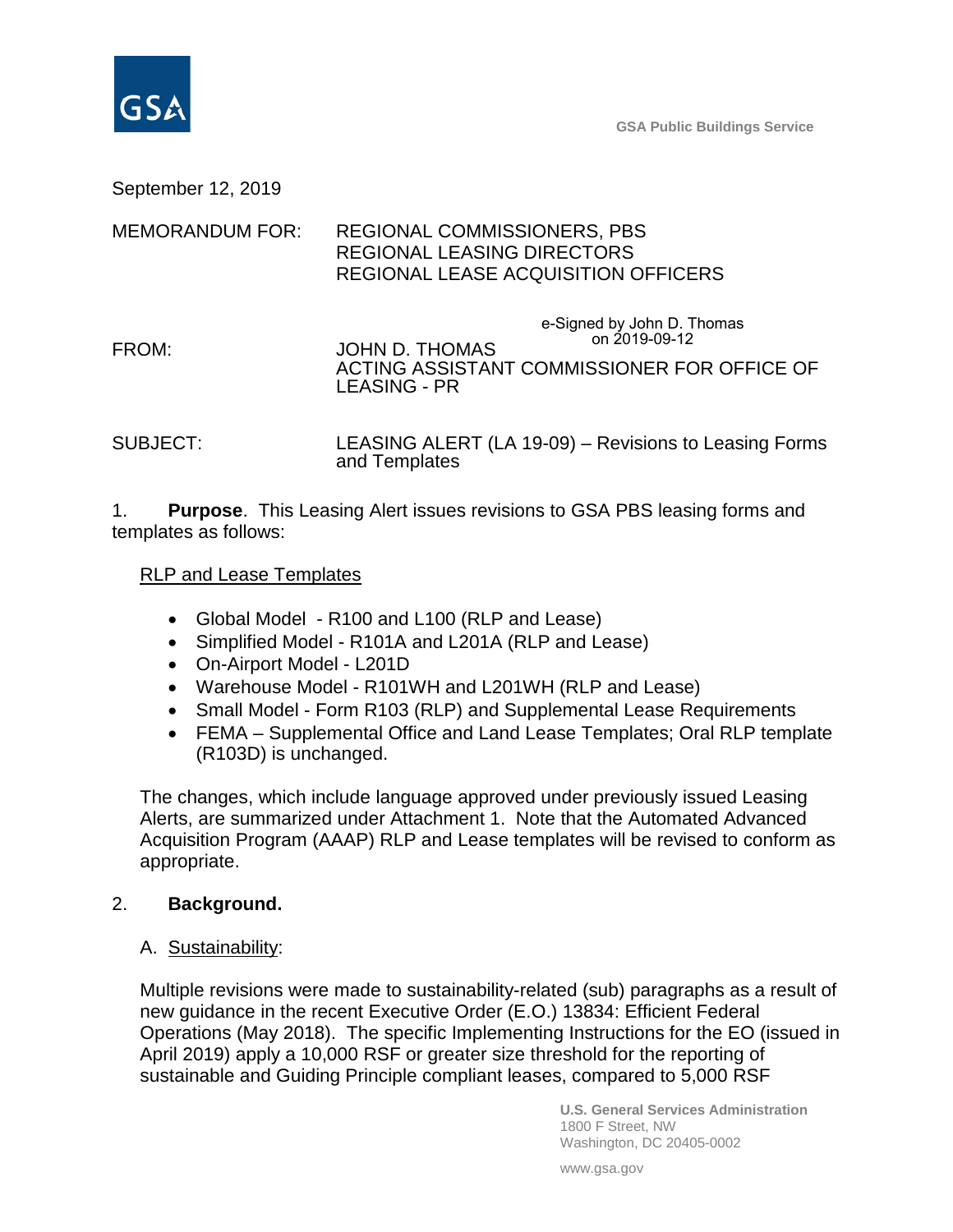previously. Based on these instructions, Guiding Principle standards were either removed from the lease templates (Small and Simplified lease), or revised with instructional blue text (Global, Warehouse) to allow deletion for leases less than 10,000 RSF. Also, in 2019, federal agencies replaced the use of multiple sustainable standards (including detailed Key Sustainable Product specs) with a single reference to the federal Green Procurement Compilation (GPC), a comprehensive green product resource that identifies both statutory and recommended standards. These references are also reflected in the lease templates, as appropriate.

B. Lease Offer Platform – Requirements Specific Acquisition Program (LOP-RSAP). Alternative RLP language was added to allow for the electronic submission of offers through LOP-RSAP, as outlined under Lease Alert 19-09, issued on September 9, 2019.

C. System for Award Management (SAM)

Several edits were made related to SAM registration, to reflect updated FAR 52.204- 07 requirement which changed the date required for SAM registration from "prior to award" to "when submitting an offer." In addition, payment language was clarified to remove references to a payee and address the potential for rental delay in the event the Lessor does not maintain an active registration in SAM.

D. General Clauses

The Simplified Lease template reflects FAR updates to several General Clauses which are incorporated by reference.

2. **Effective Date**. This Leasing Alert and attachments are effective immediately for all RLPs issued on or after October 1, 2019.

3. **Cancellation**. Prior revisions of applicable RLP and Lease templates are canceled and replaced by versions containing the new language attached hereto.

4. **Applicability**. This Leasing Alert and its attachments are mandatory and apply to all General Services Administration (GSA) real property leasing activities and to activities delegated by GSA to other Federal agencies.

5. **Instructions and Procedures**. This Leasing Alert, instructions, and attachments are effective for all RLPs issued on or after the effective date of this Leasing Alert. RLP packages issued prior to this date may be modified at the discretion of the LCO

- Attachment 1, Summary of Significant Changes
- Attachment 2, Global RLP template, GSA Form R100
- Attachment 3, Global Lease template, GSA Form L100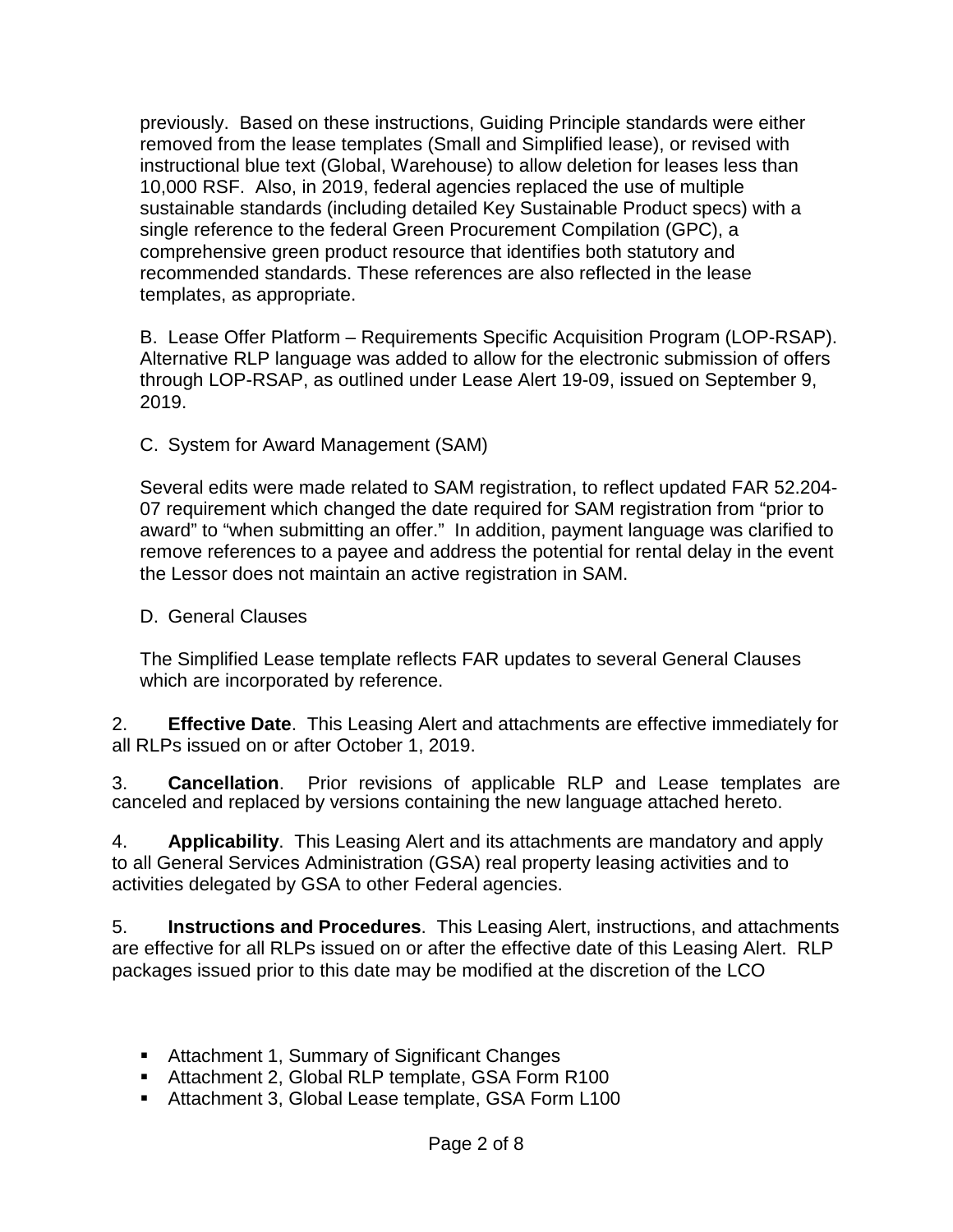- Attachment 4, Simplified RLP template, GSA Form R101A
- **Attachment 5, Simplified Lease template, GSA Form L201A**
- Attachment 6, On-Airport Lease template, GSA Form L201D
- Attachment 7, Warehouse RLP template, GSA Form R101WH
- Attachment 8, Warehouse Lease template, GSA Form L201WH
- Attachment 9, Small RLP template, GSA Form R103
- Attachment 10, Small Supplemental Lease Requirements Template
- Attachment 11; FEMA Office Supplemental Lease Requirements Template
- Attachment 12; FEMA Land Supplemental Lease Requirements Template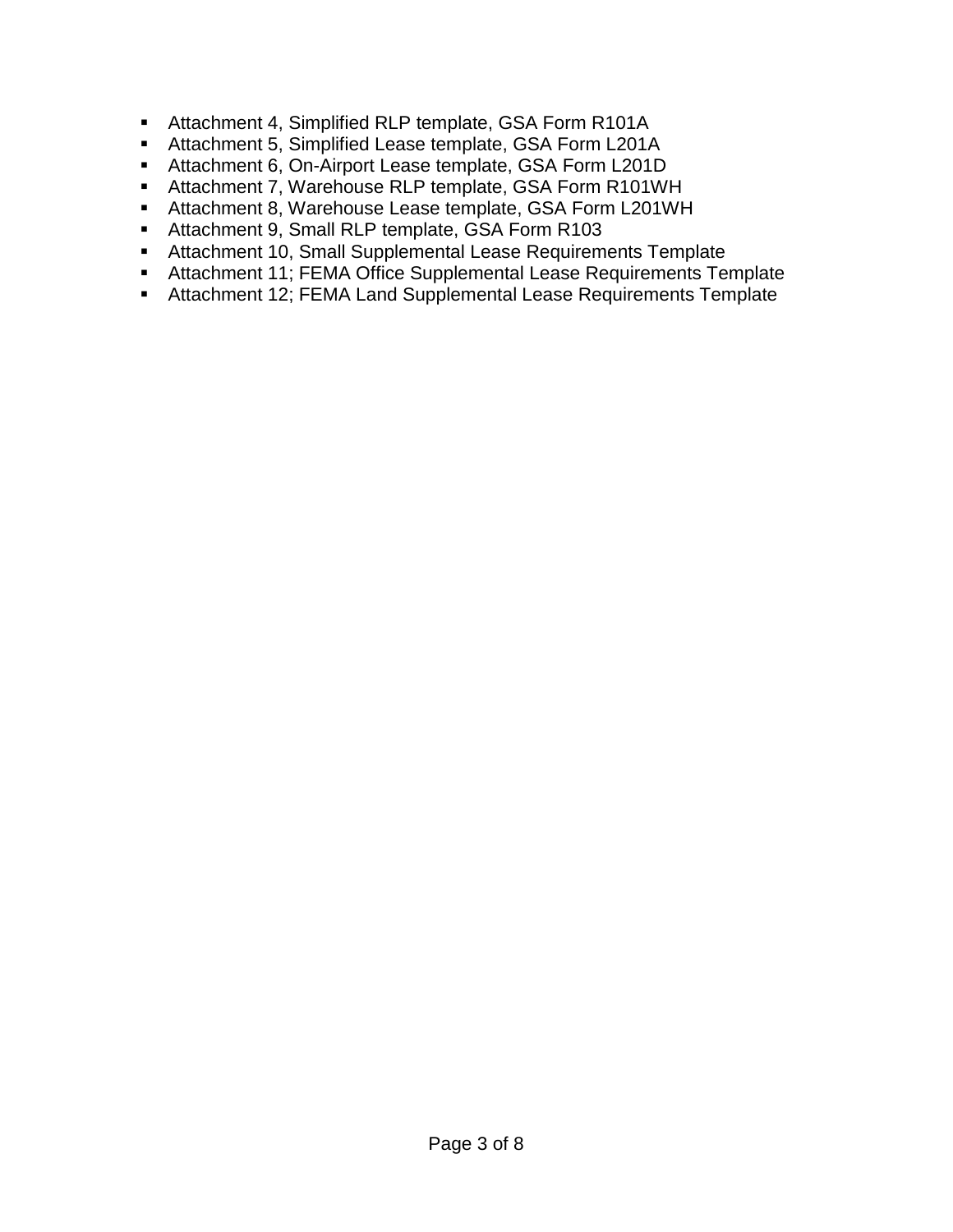## LEASING ALERT - SUMMARY OF SIGNIFICANT CHANGES

Request for Lease Proposals (RLP) templates (note that changes vary according to model)

- Added references to "Covered Telecommunications Equipment or Services Representation" as a required submittal, to comply with Leasing Alert LA-19-05.
- Updated threshold listed under "North American Industry Classification System (NAICS) Code and Small Business Size Standard" from \$38.5 million to \$41.5 million.
- Global RLP
	- o Added alternative to "Receipt of Lease Proposals" to allow for electronic submission of offers via LOP-RSAP.
- Global and Warehouse RLP
	- o Modified "Additional Submittals" in order to require SAM registration as part of the initial offer submission (note that, due to existing wording under other models, similar edits are unnecessary).

Lease templates (note that changes vary according to model)

- Modified or added language related to "Rent and Other Considerations" as follows:
	- o clarified payment of rent using EFT information in SAM and allowing for rental delay if the Lessor does not maintain an active registration in SAM.
	- o addressed succeeding lease scenarios where rent is started but tenant improvement and/or BSAC work is not completed yet.
- Added references to "Covered Telecommunications Equipment or Services Representation" as a required exhibit, to comply with Leasing Alert LA-19-05.
- Modified "As-Built Drawings" paragraph to clarify the types of drawings required.
- Global and Warehouse Lease
	- $\circ$  For the following paragraphs, a 10,000 RSF or greater size threshold was applied to relevant sustainability-related sub-paragraphs. Language was also revised to replace prior green standards with statutory or recommended, environmentally preferable criteria under the federal Green Procurement Compilation (when relevant/applicable):
		- Existing Fit-out, Salvaged, or Reused Building Material -- applies only to Lessor's requirement to submit a reuse plan
		- Construction Waste Management
		- Wood Products
		- Adhesives and Sealants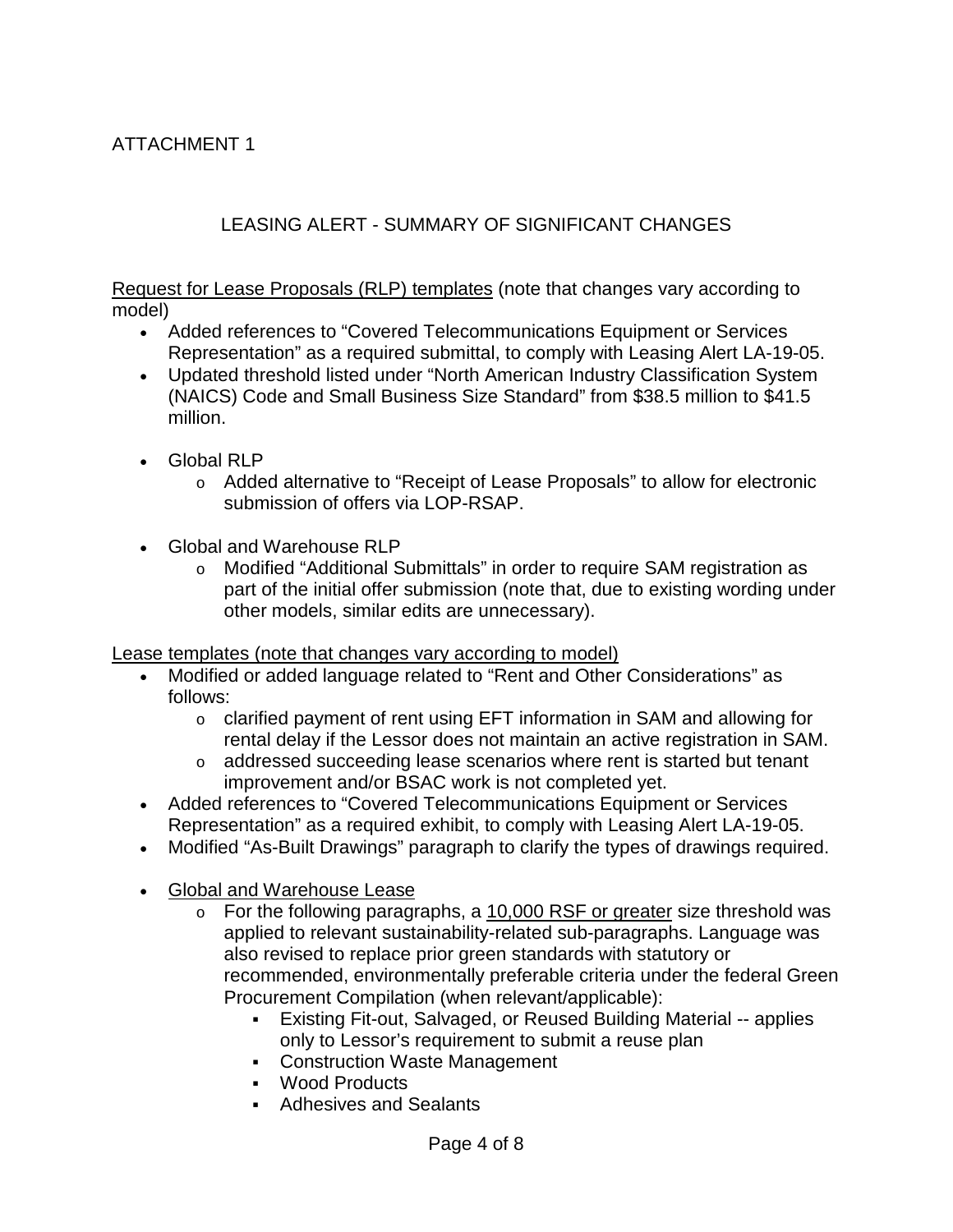- Ceilings (Global only)
- **Insulation: Thermal, Acoustic, and HVAC**
- **Painting- Shell -- applies to paint primer**
- **-** Plumbing Fixtures- Water Conservation
- **Doors: Suite Entry and Doors: Interior**
- Partitions: Subdividing
- **Green Lease Submittals**
- Wall Finishes (T.I.)
- Painting- T.I.
- Floor Coverings and Perimeters -- applies to product sustainability and environmental requirements within carpet specifications subparagraph (D.1.)
- o For the following paragraphs, a threshold of 10,000 RSF or greater AND 100% occupancy was applied to relevant sustainability-related subparagraphs:
	- **-** Partitions: General
	- **•** Partitions: Permanent
	- Selection of Cleaning Products
	- **Selection of Paper Products**
	- Landscaping
- o Removed full lease paragraph:
	- Environmentally Preferable Products Requirements language is covered in other sections of the lease
- o Modified lease language:
	- Wood Products Revised formaldehyde standard
	- Adhesives and Sealants Revised formaldehyde standard
	- Ceilings Removed the multi-attribute ceiling tile standard for new lease construction.
	- **Insulation Revised formaldehyde standard**
	- Floors and Floor Load: Removed recovered material requirement for new lease construction
	- Security for New Construction: Revised standard for window glazing and façade protection
	- Indoor Air Quality During Construction Removed redundant language
	- Green Lease Submittals: Revised waiver provision for certain submittal requirements
	- Doors: Suite Entry and Doors: Interior Revised formaldehyde standard
	- Wall Finishes Revised standard related to commercial grade weight
	- Landscaping Revised language related to landscape management practices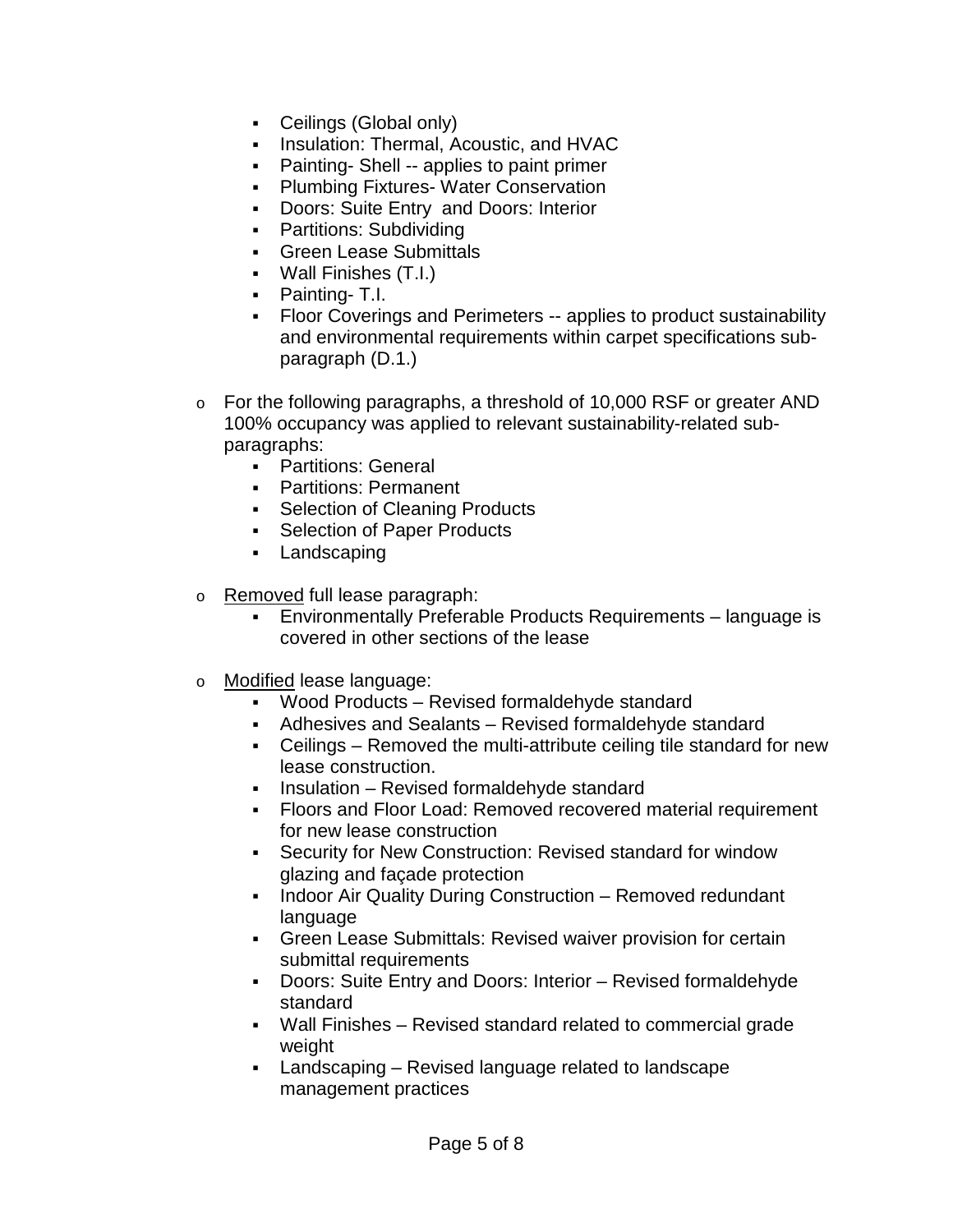- Indoor Air Quality Revised language to reference PBS Indoor Air Quality Desk Guide (PBS 1000.8)
- Electrical- Shell Revised language related to distribution panel voltage
- Lighting- Interior and Parking (Warehouse) Added lighting standard for ware yards and revised lighting standards for parking structure to conform with Global
- Warehouse Lease Multiple revisions were made to conform with Global language
- Simplified and Small Lease
	- o Removed full lease paragraph based on new E.O. guidance that applies sustainability standards only to leases 10,000 RSF or greater:
		- **Environmentally Preferable Products Requirements**
		- **-** Plumbing Fixtures: Water Conservation
		- Selection of Cleaning Products
		- Selection of Paper Products
	- o Removed sustainability sub-paragraph(s) based on new E.O. guidance that applies sustainability standards only to leases 10,000 RSF or greater:
		- Wood Products applies to sub-paragraph restricting the use of endangered wood species
		- Adhesives and Sealants removed requirement to meet Green Procurement Compilation criteria
		- Ceilings -- Removed requirement to meet Green Procurement Compilation criteria
		- Partitions: Permanent removed requirement to meet Greenguard Gold certification or zero grams of VOCs.
		- **Insulation -- removed requirement to meet EPA CPG recovered** material criteria, and revised formaldehyde standard
		- Painting-Shell removed requirement for primer to meet Green Seal standard.
		- Floors and Floor Load: removed recovered material standard for new lease construction
		- Lighting: Interior and Parking-Shell removed requirement for highefficiency interior fixtures
		- Green Lease Submittals: removed re-use plan requirement for Existing Fit-out, Salvaged, or Reused Building Material, and waiver provision for Environmentally Preferable Product Requirements
		- Doors: Suite Entry and Doors: Interior removed low-VOC requirement for prime paint and revised formaldehyde standard
		- Partitions: Subdividing removed requirement to meet Greenguard Gold certification or zero grams of VOCs
		- Wall Finishes removed Green Seal standard for high performance paint coating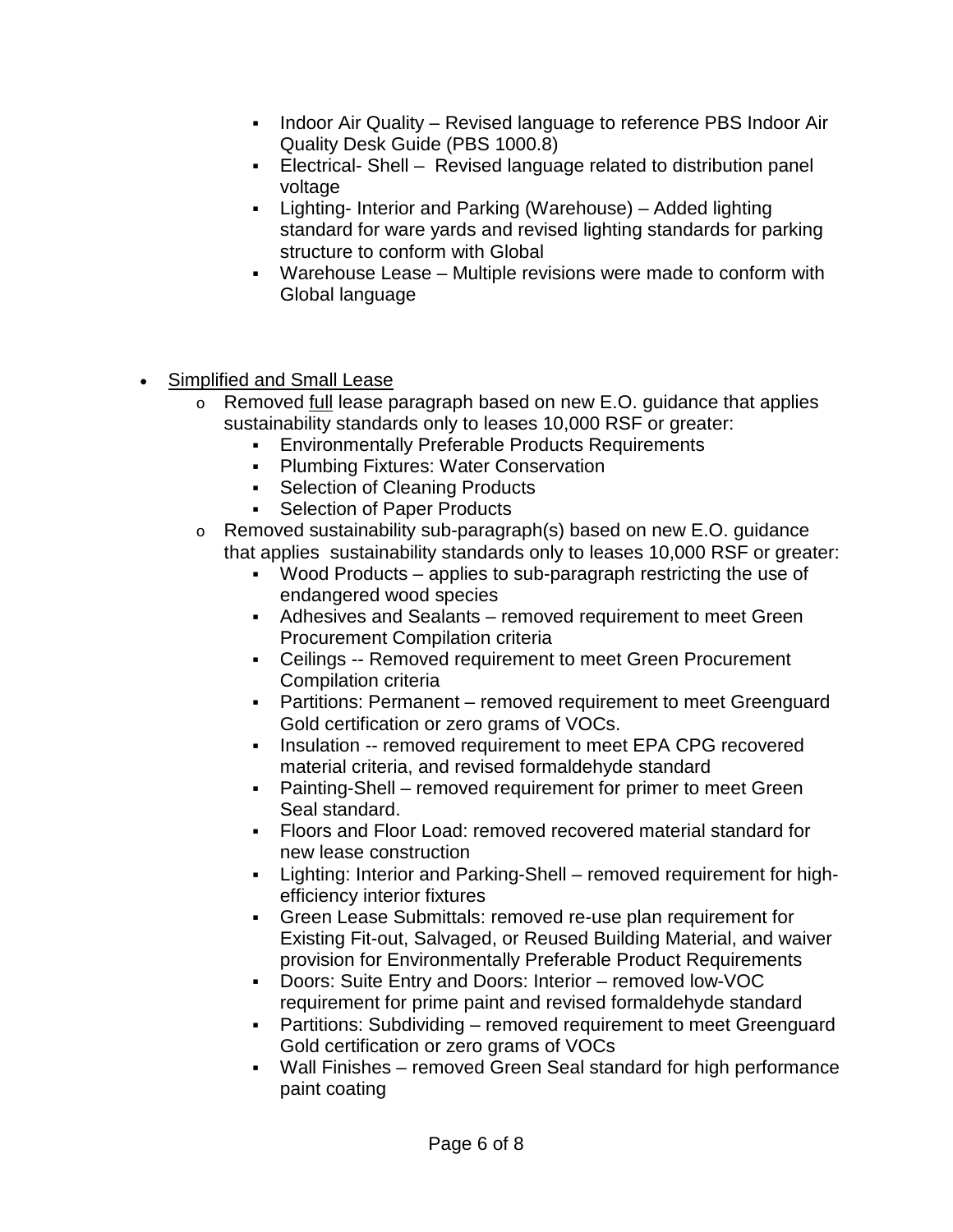- Painting- TI -- removed requirement to meet Green Seal standard and EPA's CPG standard.
- Floor Coverings and Perimeters removed reference/applicability to Green Procurement Compilation in carpet specs (D.1.)
- o Modified lease language:
	- Existing Fit-out, Salvaged, or Reused Building Materials removed requirement for Lessor to submit a reuse plan.
	- Wood Products revised formaldehyde standard
	- Adhesives & Sealants revised formaldehyde standard
	- Partitions: Permanent revised language
	- Lighting (Small) revised illuminance level for parking structures
	- Indoor Air Quality During Construction: removed redundant language
	- Indoor Air Quality revised language to reference PBS Indoor Air Quality Desk Guide (PBS 1000.8)
	- Clause Incorporated by Reference updated eight FAR/GSAR clauses
- On-Airport Lease
	- Rent and Other Consideration (On-Airport) revised to clarify EFT payment and allowing for rental delay if the Lessor does not maintain an active registration in SAM
	- System For Award Management revised to require SAM registration at offer stage and require active registration throughout lease term
	- Indoor Air Quality revised language to reference PBS Indoor Air Quality Desk Guide (PBS 1000.8)
- FEMA Lease
	- Building Shell Requirements removed reference to Form 1217
	- Indoor Air Quality revised language to reference PBS Indoor Air Quality Desk Guide (PBS 1000.8)
	- General Clause Substitutions (FEMA) updated SAM clause incorporated by reference